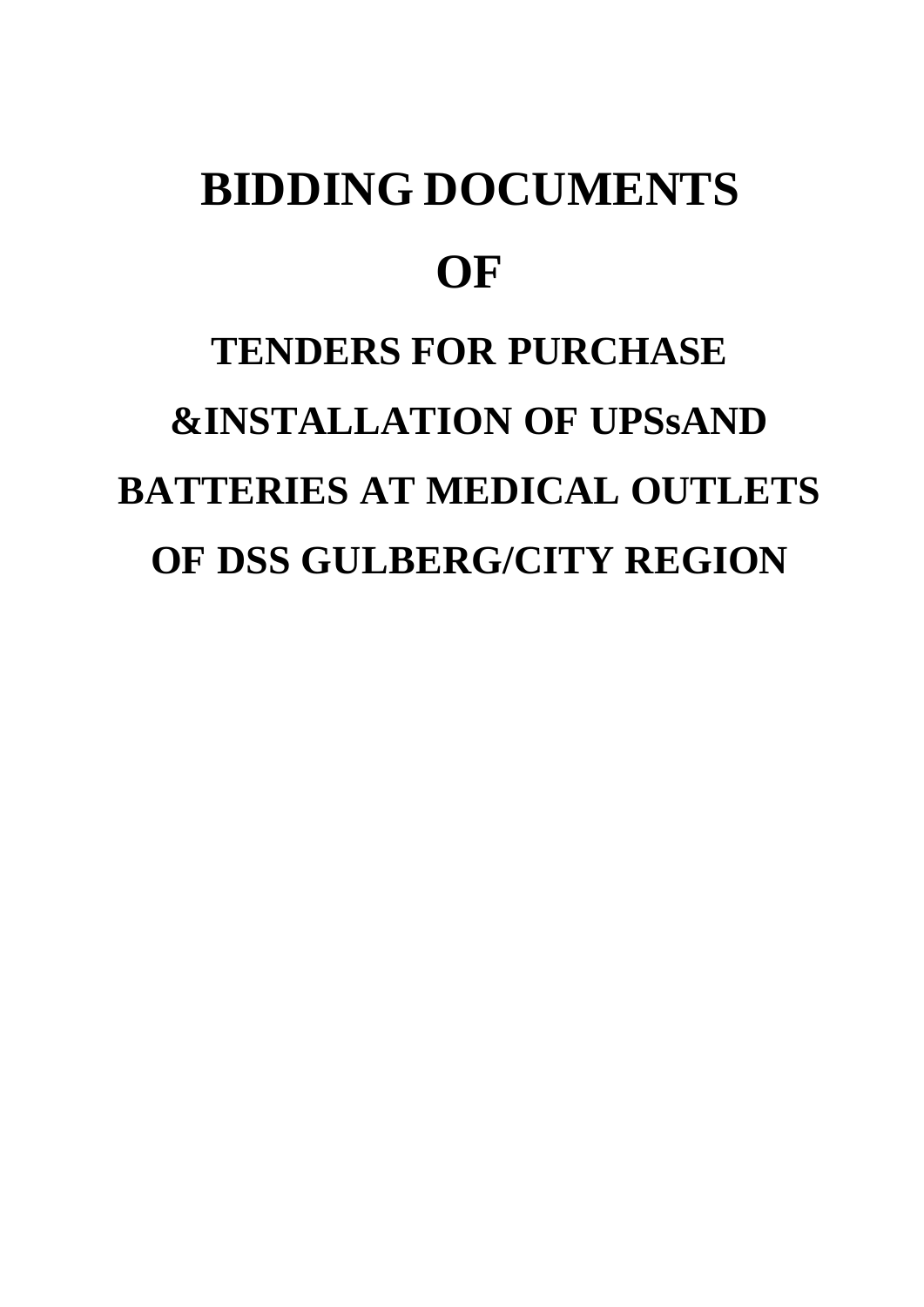# **DIRECTORATE GULBERG/CITY REGION LAHORE**

## **TENDER FORM**

| <b>Tender Fee:</b>                | Rs.1000/- (Non-Refundable)                                     |
|-----------------------------------|----------------------------------------------------------------|
| <b>Pre-Bid Meeting:</b>           | 23-05-2022 11:00 AM                                            |
| <b>Last Date of Issuance:</b>     | 30-05-2022 10:00 AM                                            |
| <b>Receiving Date &amp; Time:</b> | 30-05-2022 11:00 AM                                            |
| <b>Opening Date &amp; Time:</b>   | 30-05-2022 11:45 AM                                            |
| Venue:                            | 26-Main Gulberg Lahore.                                        |
| <b>Estimated Tender Price:</b>    | $9,75,000$ /- approximate                                      |
| Bid Security:                     | The bids shall accompany 2% Bid Security of the estimated Cost |
|                                   | in the form of CDR/Bank Draft.                                 |
| Performance Guarantee:            | The bidder will submit 10% Performance Security of the Supply  |
|                                   | Order in the form of CDR/Bank Draft within 10 days of the      |
|                                   | issuance of Supply Order.                                      |

### **BIODATA OF THE PARTICIPANT**

| Name of Owner:                   |  |
|----------------------------------|--|
| I.D card No. (CNIC):             |  |
| Income Tax No. (NTN):            |  |
| Call Deposit Receipt No. & Date: |  |
| Complete Address:                |  |
|                                  |  |
|                                  |  |
| Cell and Fax No.                 |  |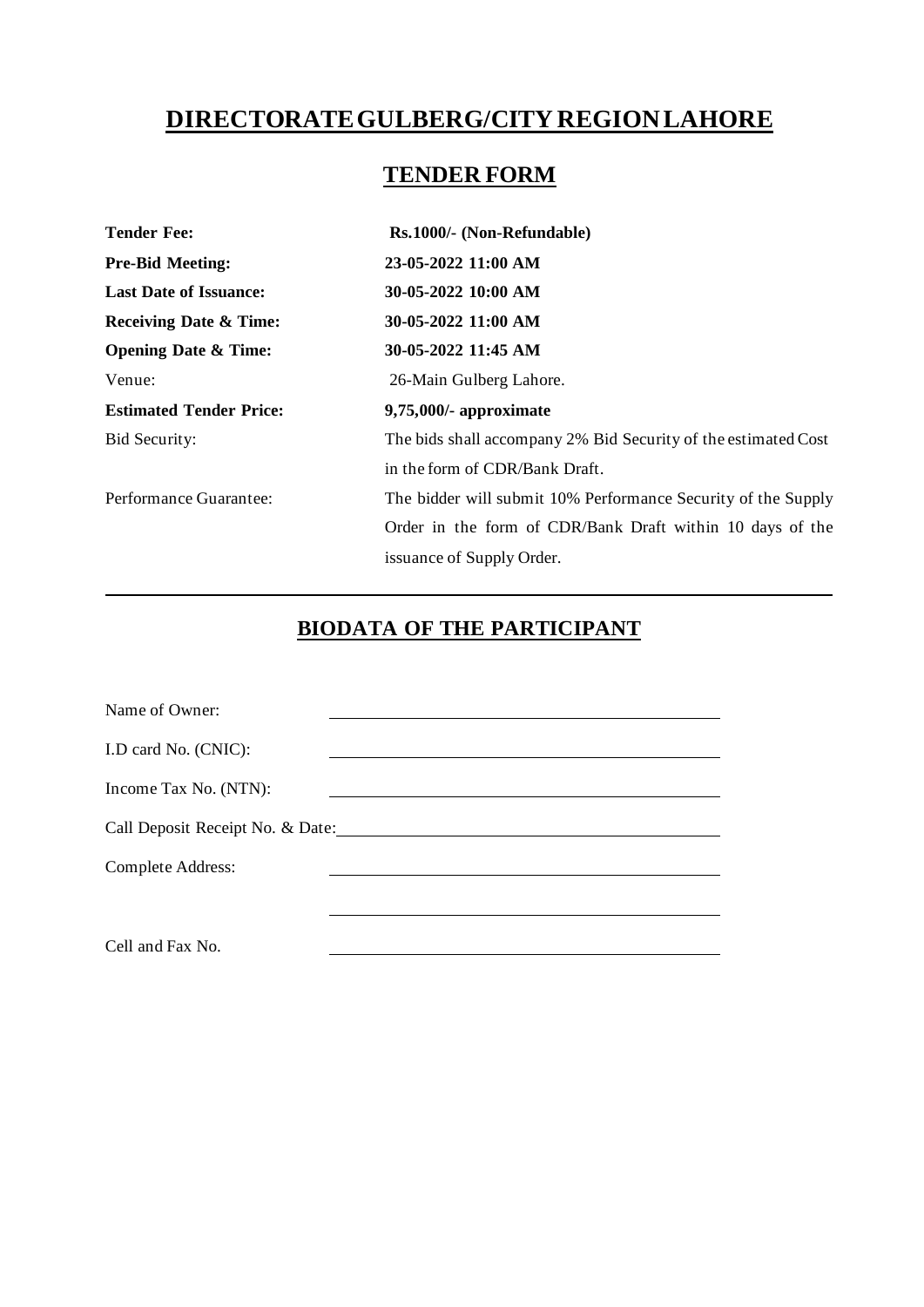# **Directorate of Social Security Lahore (Gulberg / City)**

# **TENDER NOTICE OF PROCUREMENT OF UPSs AND BATTERIES FOR MEDICAL OUTLETS**

Directorate of Social Security Lahore (Gulberg / City) in under Labor & HR Department, Government of the Punjab, intends to Purchase and Installation of UPS and Batteries at Medical Outlets and bidding procedure in per Rule 38(2)(a) of Punjab Procurement Rules 2014. The envelope shall be marked as "**Technical Proposal**" and "**Financial Proposal**" in bold and legible letters in separate envelopes.

Interested eligible bidders may obtain further information and specifications from Accounts Officer, Directorate of Social Security Lahore and inspect the bidding documents at the address given below: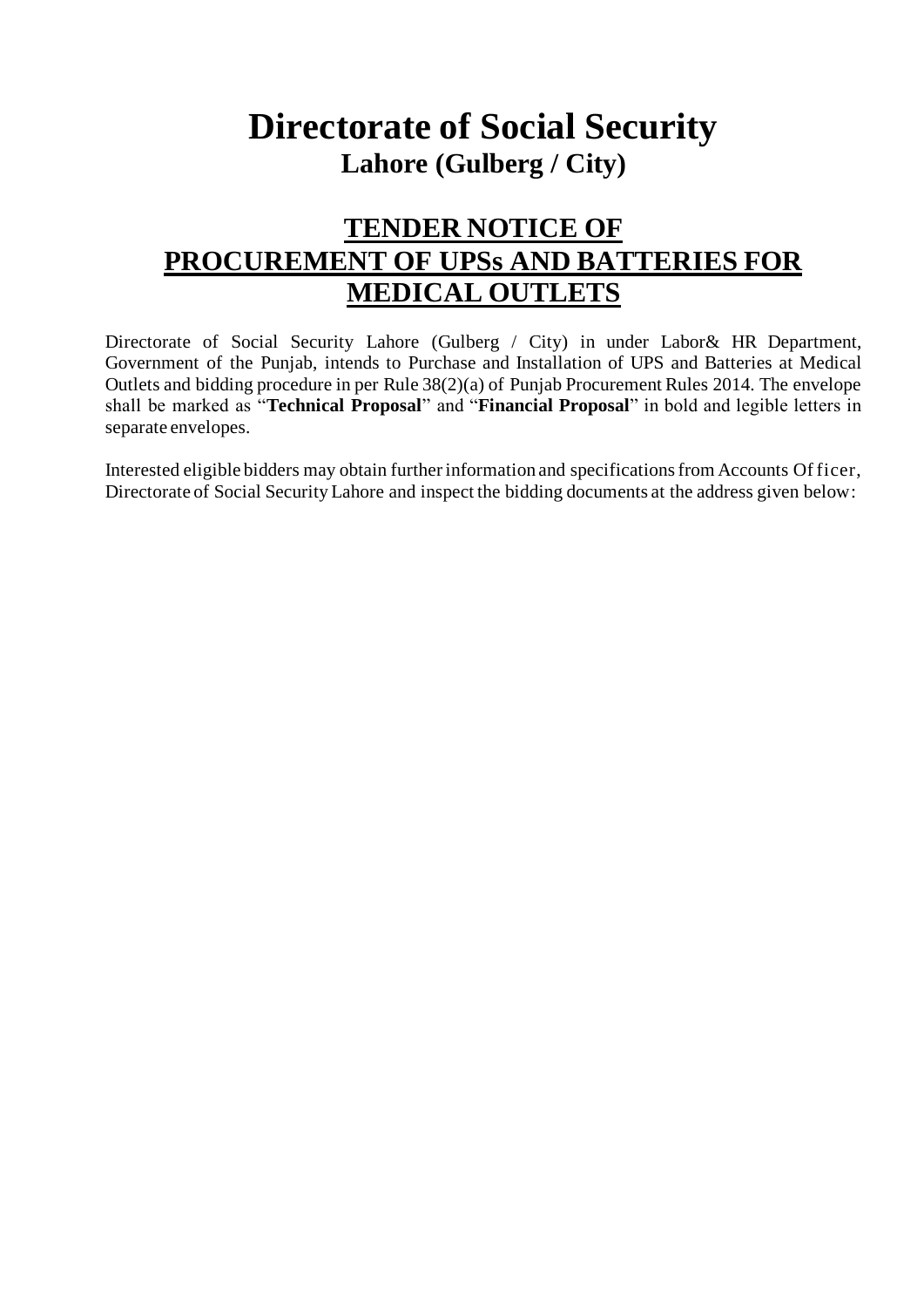## **Instruction to Bidders**

- ITB 1. Bidder should quote mentioned specificationequivalent or better. Quoted prices should be included all Govt. taxes.
- ITB 2.Bidder should have at least Five years' experience of working in supply & Installation of UPS, Solar&other Electrical Equipment related Projects in Punjab, Pakistan. Company Registration Date and Minimum 3 Work Orders or End-User Certificatementioning the scope of work, should be enclosed for the verification, having minimum Contract value of1million PKR each.
- ITB 3. Bidder should furnish MAL "**Manufacturer Authorization Letter**" (with complete address and contact Detail of the principal for verification). The bidder must submit the Manufacturer Authorization letter for UPSs and Batteries along with their bid to make sure the supplied equipment bears genuine.
- ITB 4. Delivery Schedule Day-wise Plan
	- 4.1 Delivery period of the project is of 20 Days.
	- 4.2 Bidder shall be responsible for 100 % execution of the above-mentioned installation and supplying of all required material and equipment within the given delivery period and will not exceed from 20 days.
	- 4.3 Delivery period shall commence from the date of Award of Project/Contract.
	- 4.4 Complete onsite installation and delivery of all procured equipment to the locations (Refer Annex B).
- ITB 5. Documents
	- 5.1 Original Bidding Documents.
	- 5.2 Registered Income Tax, Sales Tax & PST.
	- 5.3 Original Call Deposit Slip.
	- 5.4 Manufacturer Authorization Letter for this project.
	- 5.5 Technical Datasheet of the quoted products.
	- 5.6 Delivery Schedule which is justifying execution and completion of the project.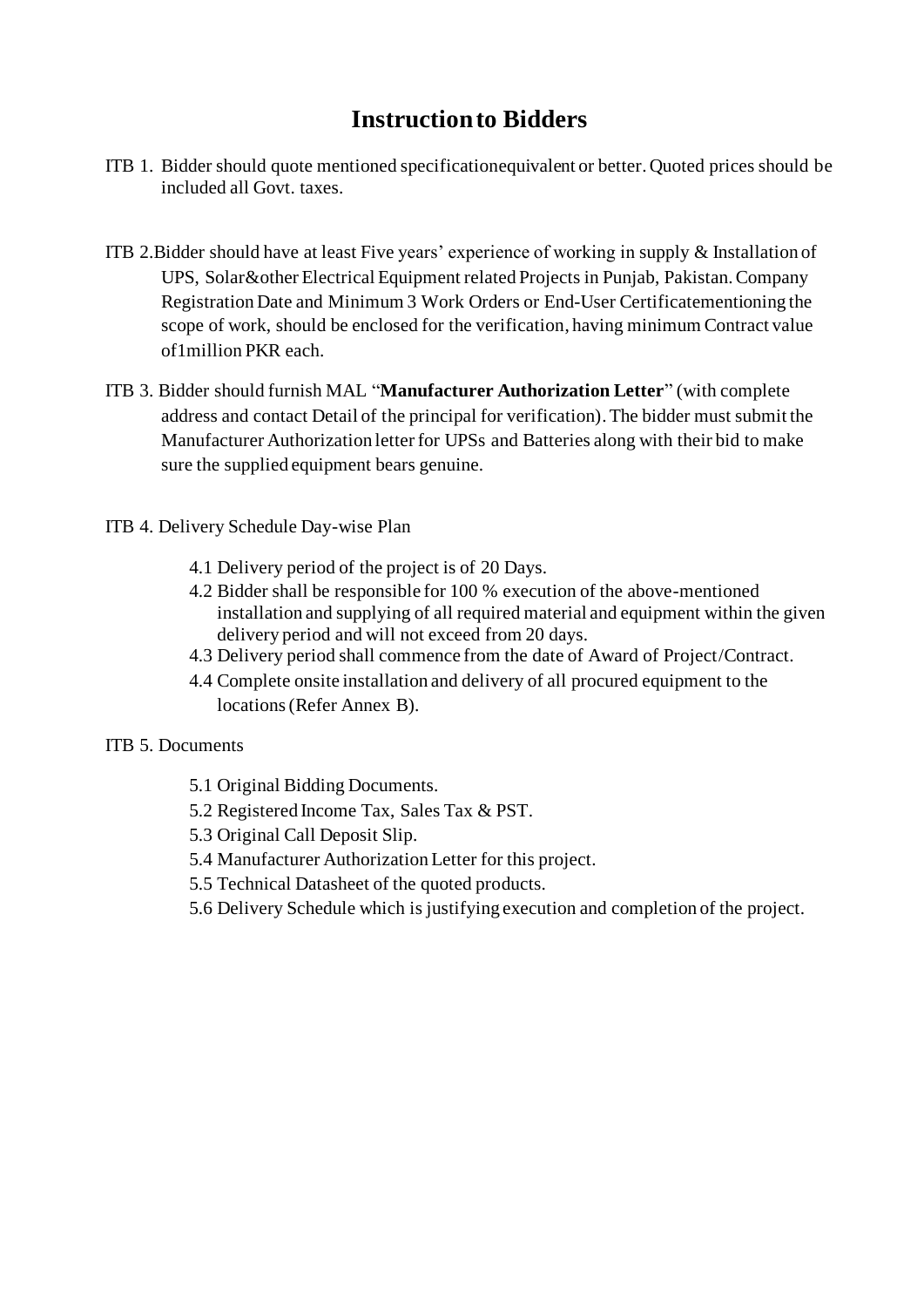## **SPECIAL TERMS AND CONDITIONS**

- 1. Single stage two envelop procedure will be adopted.
- 2. The bid shall be comprised in a single package containing to separate envelopes; each envelop shall contain separately the financial proposal and technical proposal.
- 3. Envelops shall be marked **"TECHNICAL PROPOSAL"** and **"FININCIAL PROPOSAL"** in bold and legible letters to avoid confusion.
- 4. Initially, only the envelope marked **"TECHNICAL PROPOSAL"** shall be opened.
- 5. The envelope marked **"FININCIAL PROPOSAL"** shall be retained in the custody of the procuring agency without being opened.
- 6. Bidder shall attach covering letter in the Technical Bid which will address and confirm its Bid Validity and Delivery Schedule Day-wise in detail duly signed and stamped.
- 7. The procuring agency shall evaluate the technical proposal as per specification/criteria, without reference to the price and reject any proposal which does not confirmed to the specified requirement.
- 8. During the technical evaluation no amendment in the technical proposal shall be permitted.
- 9. The Procuring Agency may, at its discretion, ask any Bidder for post-bid technical clarification of its Bid. Any clarification submitted by a Bidder with regard to its Bid and that is not in response to a request by the Procuring Agency shall not be considered. The Procuring Agency's request and response of the Bidder shall be in writing. No discount, change in prices or substance of the Bid, shall be sought, offered or permitted.
- 10. Bidder's response to the clarification must be submitted within given date and time. Any Bidder failed to respond or justify or satisfy the technical clarification required by the Procuring Agency will be rejected.
- 11. The financial Proposal of the bid shall be opened publicly at the given date and time at venue announced and communicated to the bidder in advance.
- 12. After the evaluation and approval of the technical proposal the procuring agency, shall at a time with in the validity period, publicly open the Financial Proposal of the technically accepted bids only. The financial Proposal of the bidder found technically non responsive/disqualified shall be returned un-opened to the respective bidders.
- 13. The Bid found to be the financially lowest shall be accepted.
- 14. Other terms and conditions will be followed as per Punjab procurement rules 2014(PPRA).
- 15. The authority may increase and decrease quantity of items as per procurement rules.

#### **Terms and Conditions: -**

Note: - Please read the following note and instructions carefully: -

- a. Any offer which not received according to the terms and conditions of the bidding documents liable to be rejected. No offer shall be considered if: -
	- I. Received after the time and date fixed for its receipt.
	- II. The tender is unsigned.
	- III. The offer is ambiguous.
	- IV. The offer is conditional.
	- V. The offer is from a firm, Blacklisted, Suspended or remove from the approval list.
	- VI. The offer received from telegram/FAX.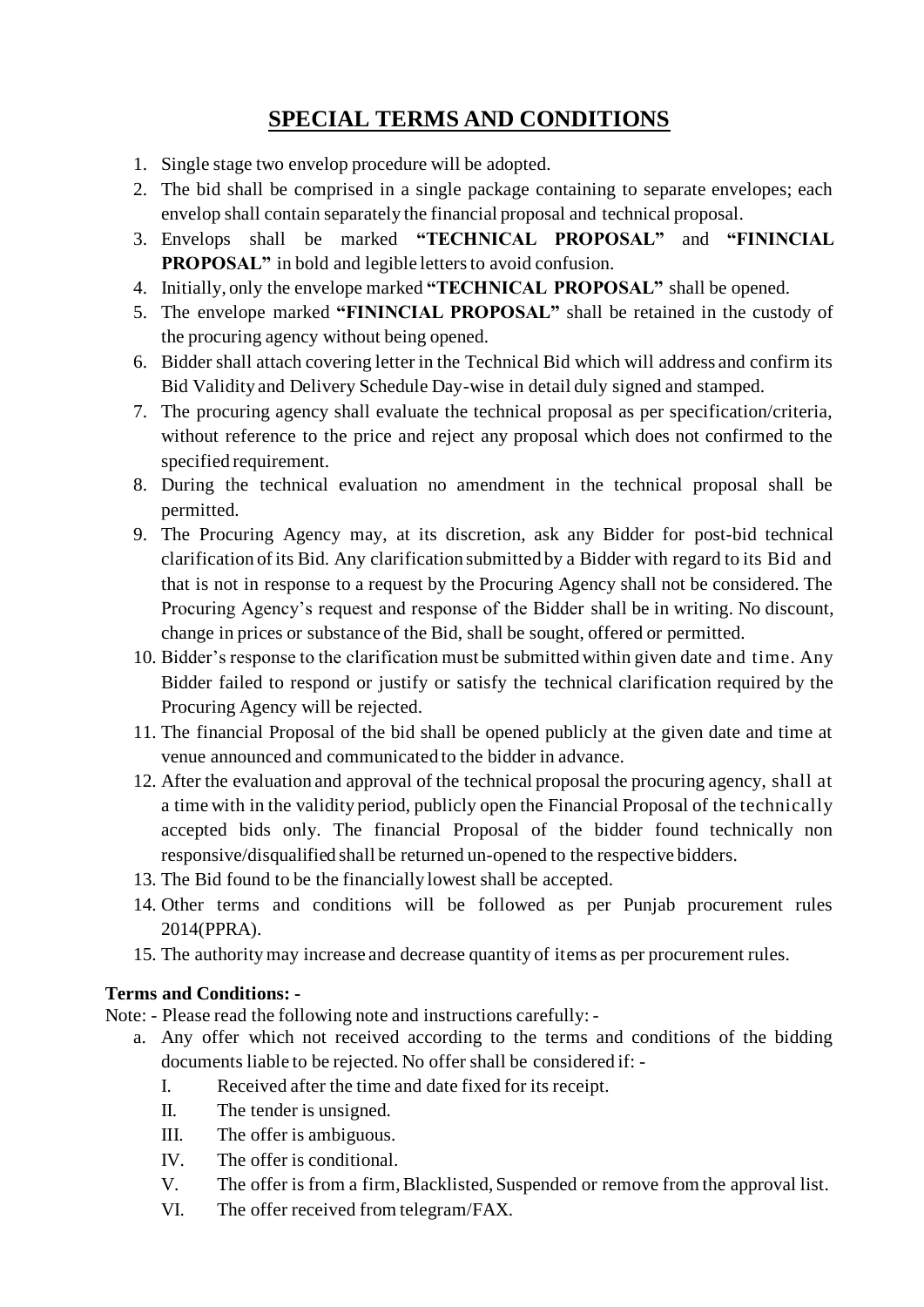- VII. Offer received with shorter validity then the required in the bidding documents.
- VIII. The is for store not confirming to specification indicated in the bidding documents.
- IX. CDR of repaired amount i.e., @ 2% of the total estimated cost is not attached with the technical proposal.
- b.
- 1. The offer shall remain valid up to 60Days after the opening of the bids.
- 2. (a) if the acceptance of tender issued during the validity period of the offer is not accepted by the bidder. The Ernest money shall be forfeited and the store will be purchase at his risk and cost.

(b) in case, the offer is withdrawn, amended or not received during the validity period of the offer, the Ernest money is liable to be forfeited.

(c). in case the contractor fails to execute the contract in accordance with terms and conditions laid down in the contract. The security deposited by the contractor shall be forfeited and the store will purchase at his own risk and cost

- 4. The Procuring Agency reserves the rights to claim compensations for the loss caused by the delay in the delivery.
- 5. Rates (included all applicable taxes should be quoted on free delivery to the consignee's end i.e., installation place/ Sites.
- 6. Bidding documents should be addressed to the Directorate of Social Security Lahore (Gulberg / City).
- 7. Bidder should quote their confirmed and final rates including all applicable taxes.
- 8. Store offered should be the best trade quality confirming to stipulated specification, Manufacturer's Name, Brand' name and country of origin of the supplied offered should be mentioned clearly against each item of supply.
- 9. The successful bidder may be required to furnish security deposit of5% in the form of Cash Deposit at call in favor of the Directorate of Social Security Lahore (Gulberg / City), with the period specified in advance acceptance of the tender, failing which purchase shall be made at their risk and expenses.
- 10. If the tender is accepted, supplier will have to deliver & install the equipment's at the identified/given sites at his own expenses within given time, however authority is component to extend supply period if reason is given genuinely. The delivery of items will be in one lot., Piecemeal: split supply will not be accepted in routine and in case of sound reasons authority can accept the party supply.
- 11. The bidders shall enclose catalogues/leaflet/literature and other technical data, if any, in respect of store offered by them.
- 12. Any erasing/cutting/crossing etc. appearing in the offer must be properly signed by the person signing the tender. Moreover, all pages to the tender must also be properly signed.
- 13. The quotation should be submitted on the basis of accounting unit specified in the invitation to the tender.
- 14. A certificate should be given by the bidder that they will be responsible for the free replacement of store if the same is found substandard and or a variance with the specification given in the tender inquiry. The bidder must be clearly identified variations in their offers. Store offered specification superior to the one specified in their tender inquiry shall however, be acceptable.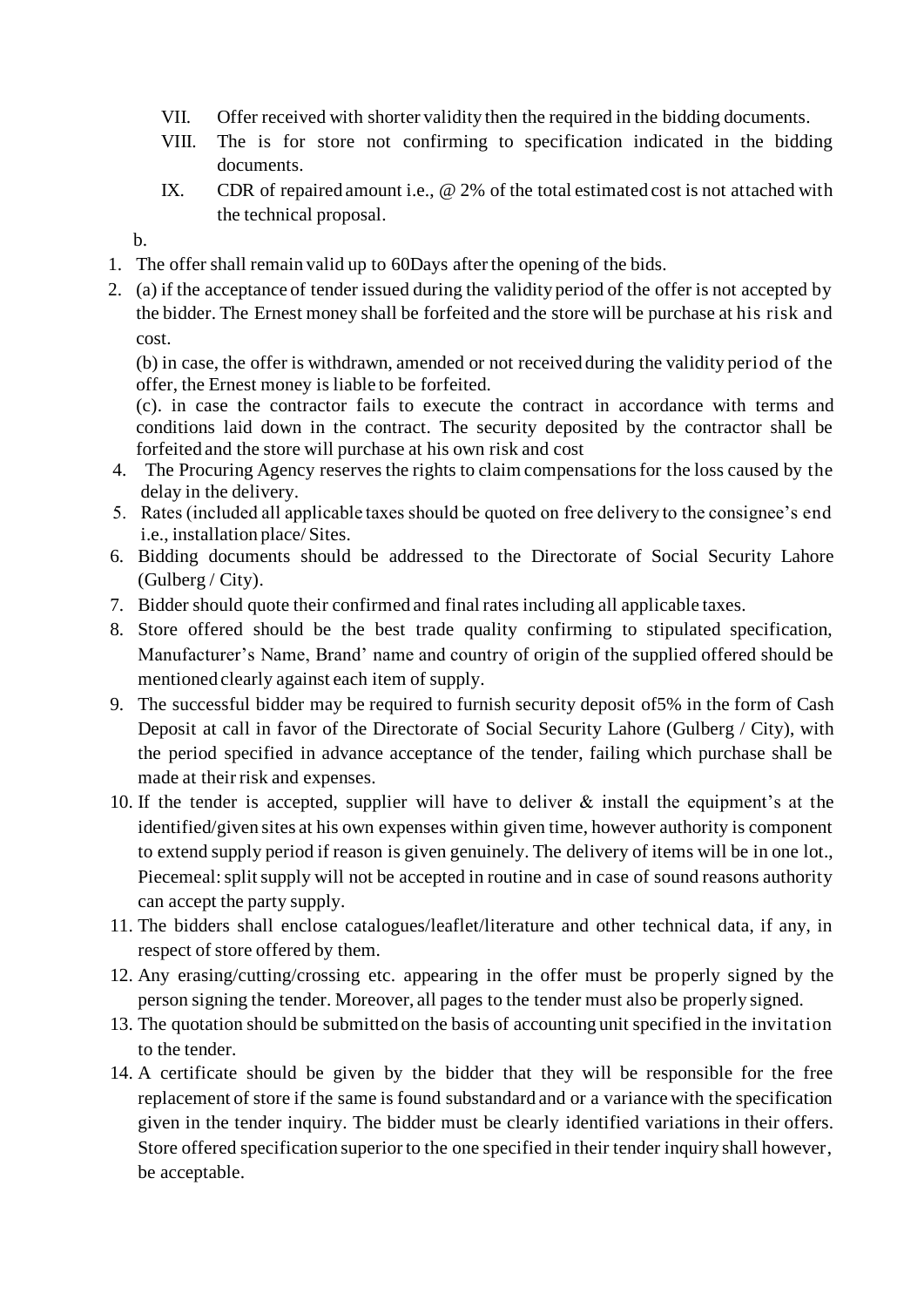- 15. In case indigenous store is offered as a store similar to that specified in the tender inquiry the bidder shall, within seven days of the opening of the tender, have the said store.
- 16. Tender samples, where needed, should be submitted by the bidder along with their offers.
- 17. No quoting firm would be allowed to withdraw his offer during validity period after conclusion of contract/rates/contract whichever is earlier.
- 18. All the legitimates taxes will be deducted according to the Govt. Policy.

**Name of Owner**

**Signature:**

**Seal & Stamp of Firm:**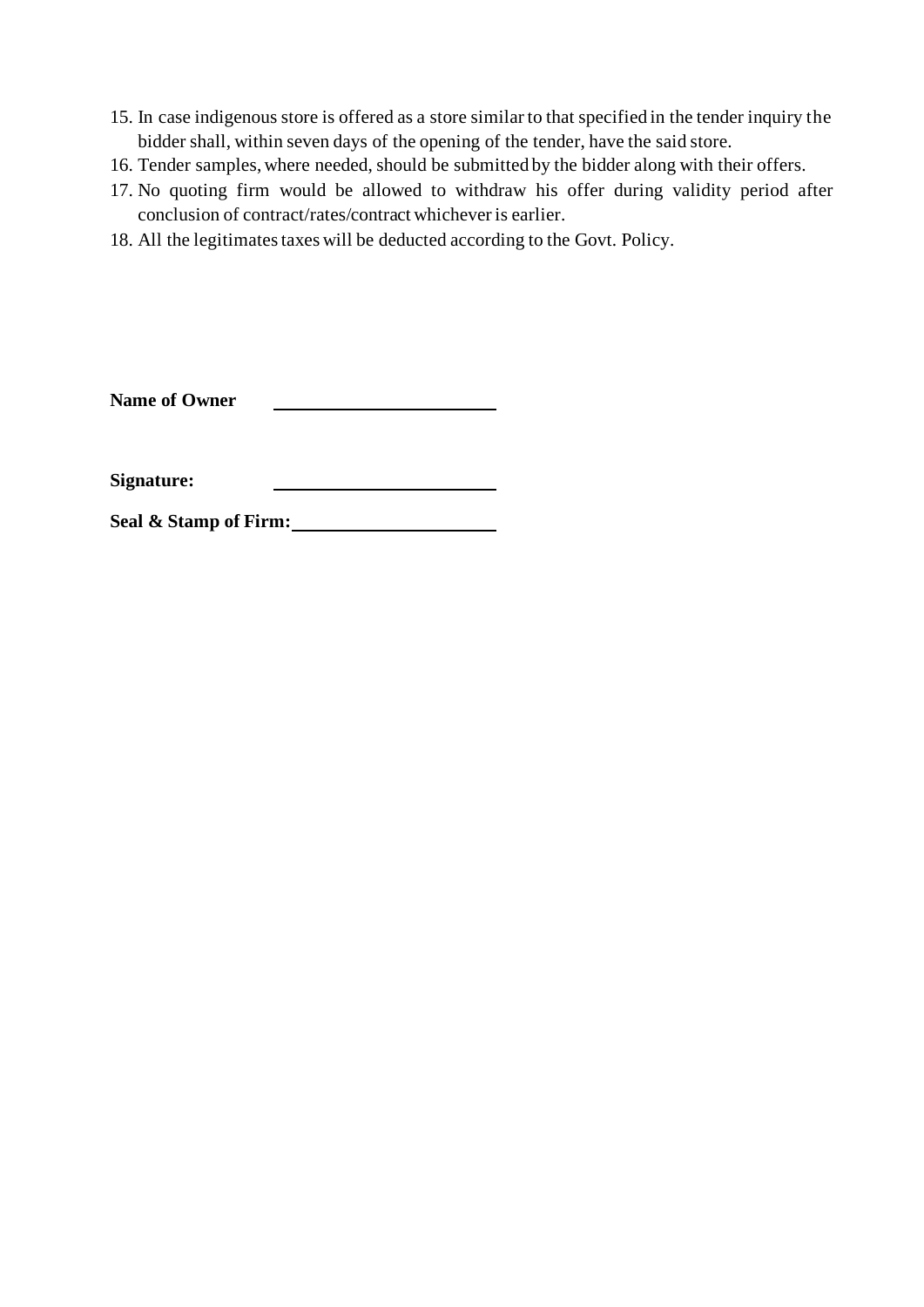#### **CERTIFICATE (MUST BE PROVIDED ON STAMP PAPER RS.100)**

We M/s, \_\_\_\_\_\_\_\_\_\_\_\_\_\_\_\_\_\_\_\_\_\_\_\_\_\_\_\_\_\_\_\_\_\_\_\_\_\_\_\_\_\_\_\_\_\_\_\_ are not suspended/black listed/defaulter of any Government/Autonomy Institution at any time. In case of submission of false statement by the firm, the department reserves the right to take any punitive action including forfeiture of security, under the rules.

Undertaking on judicial paper that firm is not black listed.

The firm also confirm to abide by all the terms and conditions laid down in the Tender inquiry, in case of any violation of any terms and conditions, the PESSI reserves the right to take any punitive action including forfeiture of security, under the rules.

Name of the Owner:

Signature:

Seal & Stamp of Firm/Company: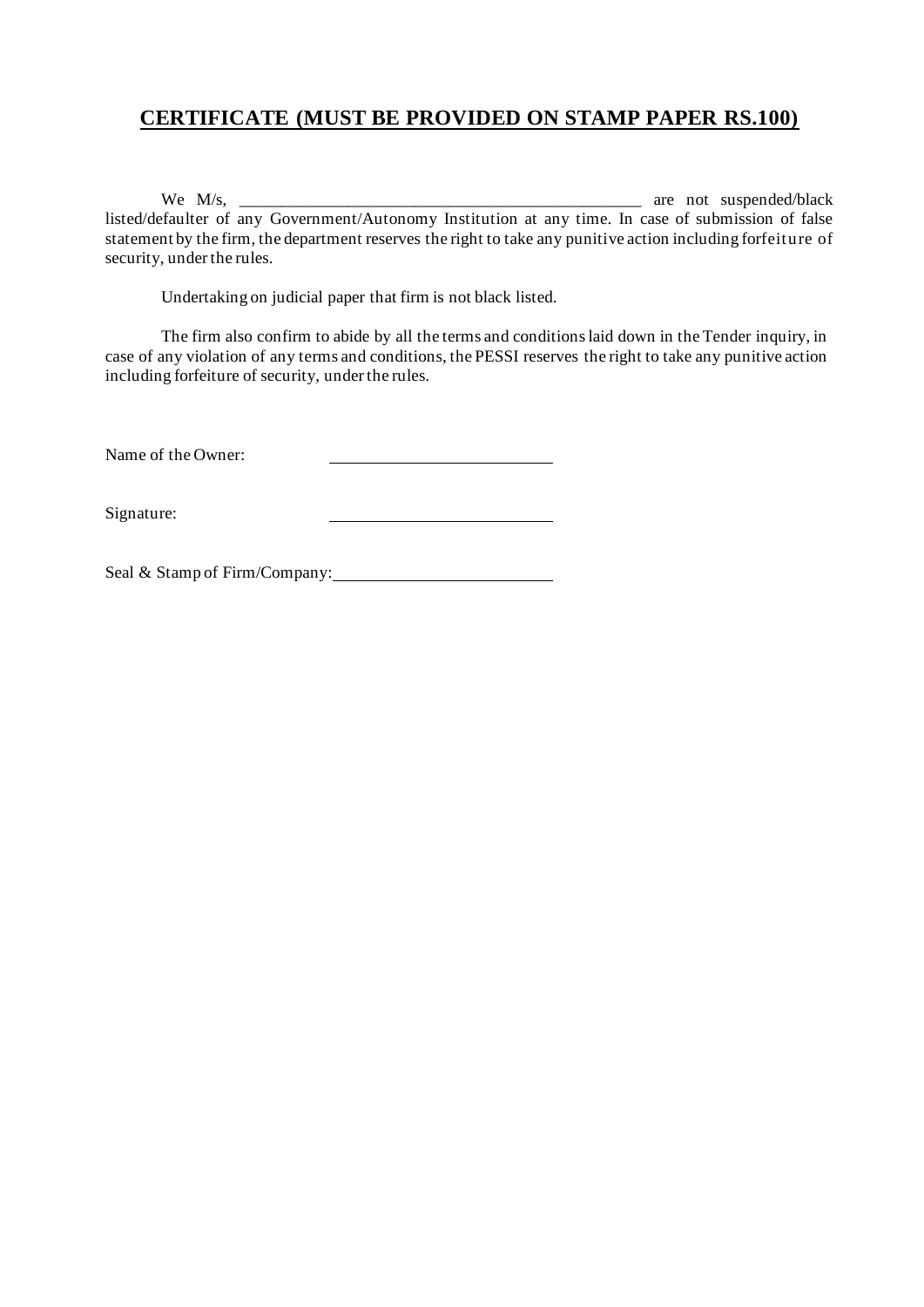# **EVALUATION CRITERIA**

#### **PART-A: ELIGIBILITY CRITERIA**

| SR.                                                           | <b>Description</b>                                                                                                                                  | <b>YES/NO</b> | PAGE# |  |  |
|---------------------------------------------------------------|-----------------------------------------------------------------------------------------------------------------------------------------------------|---------------|-------|--|--|
| #                                                             |                                                                                                                                                     |               |       |  |  |
| 1.                                                            | Original receipt for Purchase of Tender                                                                                                             |               |       |  |  |
| 2.                                                            | 2% Bid Security of the estimated price in the form of CDR/Bank Draft.                                                                               |               |       |  |  |
|                                                               | (The original CDR will be attached with financial bids and a photocopy of<br>same shall be attached with Technical Bid after concealing the amount) |               |       |  |  |
| 3.                                                            | Acceptance of terms and conditions, tender documents duly signed and<br>stamped of every page.                                                      |               |       |  |  |
| 4.                                                            | Undertaking on judicial paper regarding stamp paper is mandatory Rs.<br>$100/-$                                                                     |               |       |  |  |
| 5.                                                            | Offered Equipment as per Annex A (Technical Data)                                                                                                   |               |       |  |  |
| 6.                                                            | Delivery Schedule as per ITB 4.                                                                                                                     |               |       |  |  |
| 7.                                                            | Documents of Experience as perITB 2.                                                                                                                |               |       |  |  |
| Technically Qualified (TQ) or Technically Not Qualified (TNQ) |                                                                                                                                                     |               |       |  |  |

Note: Only eligible bidders will be scrutinized further for Part-B.

#### **PART-B: ASSESSMENT PARAMETERS (BIDDERS)**

| SR. | <b>ASSESSMENT PARAMETERS</b>                                        |                                      |               | <b>MARKS</b>   |            |
|-----|---------------------------------------------------------------------|--------------------------------------|---------------|----------------|------------|
| #   |                                                                     |                                      |               |                |            |
| 1.  | NTN NO. (Active)                                                    |                                      |               |                | 10         |
|     | GST NO. (Active)                                                    |                                      |               |                | 10         |
|     | PST NO. (Active)                                                    |                                      |               |                | 10         |
| 2.  |                                                                     | Financial Soundness of the Firm      |               |                |            |
|     |                                                                     |                                      |               |                |            |
|     | i.                                                                  | Income Tax paid Certificate          | 1-Year        | $\mathfrak{2}$ |            |
|     |                                                                     |                                      | 2-Year        | 5              |            |
|     |                                                                     |                                      | 3-Year        | 10             |            |
|     | ii.                                                                 | <b>Audited Balance Sheet Average</b> | 1-2 Million   | 5              | 40         |
|     |                                                                     | Sale of UPS & Power Sector           | 2-5 Million   | 10             |            |
|     |                                                                     | Last Three Year                      | 5-10 Million  | 15             |            |
|     | iii.                                                                | <b>Bank Statement Closing</b>        | 1-10 Million  | 5              |            |
|     |                                                                     | Balance 30-06-2021                   | 10-15 Million | 10             |            |
|     |                                                                     |                                      | 15-20Million  | 15             |            |
|     |                                                                     |                                      |               |                |            |
|     | 3.<br>No. of Year bidder worked already done with Govt. Department. |                                      |               |                |            |
|     |                                                                     |                                      |               |                |            |
|     | 1-3 Years<br>05<br>i.                                               |                                      |               | 30             |            |
|     | ii.<br>3-5 Years<br>10                                              |                                      |               |                |            |
|     |                                                                     | iii.<br>5-10 Years<br>20             |               |                |            |
|     |                                                                     | More than 10 Years<br>iv.            |               | 30             |            |
|     |                                                                     | <b>TOTAL</b>                         |               |                | <b>100</b> |

Note: Acceptable Bids must Score minimum of 70 Mark.

## **DIRECTOR (MEDICAL) DSS GULBERG LAHORE.**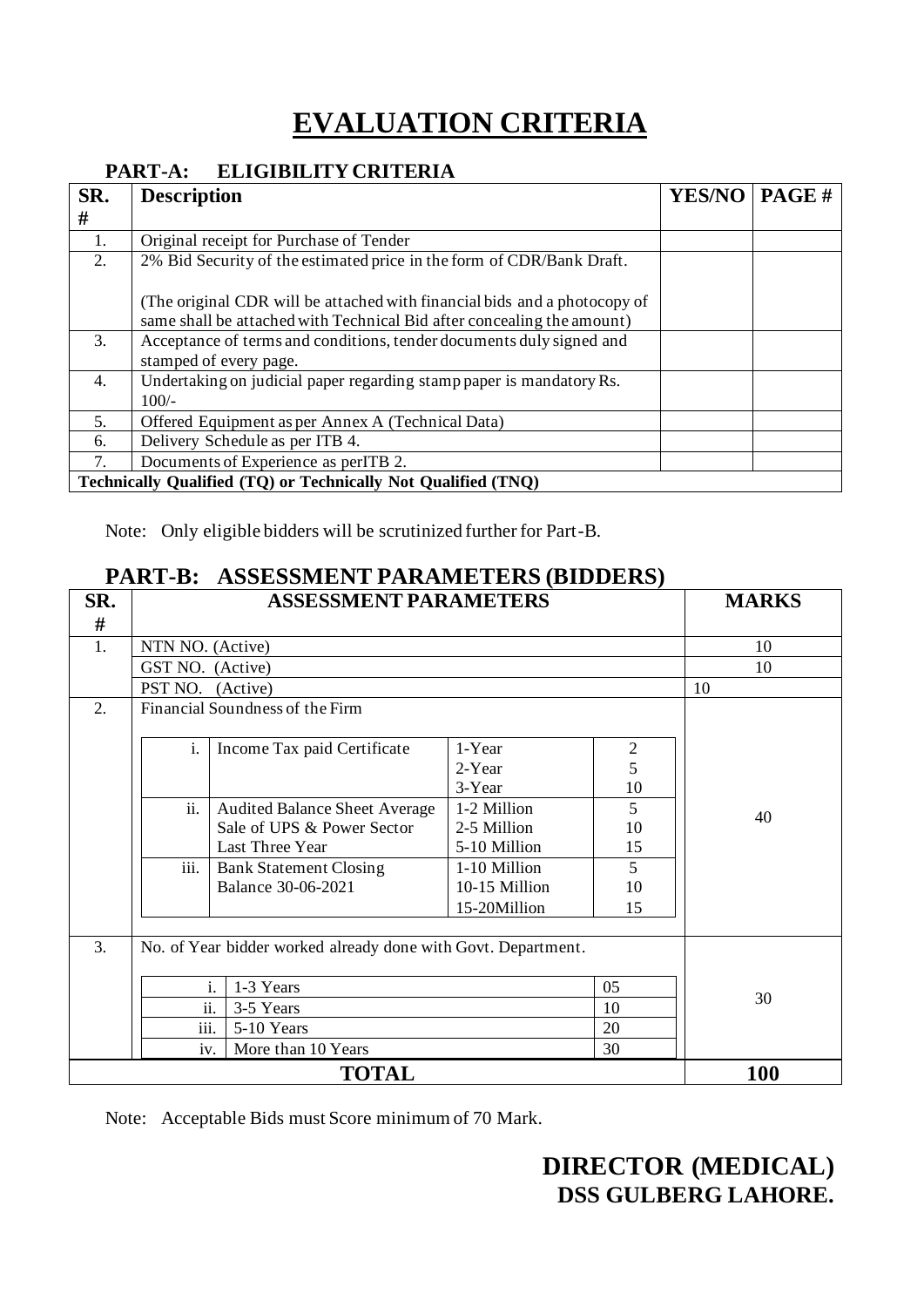# **ANNEX A Technical Data**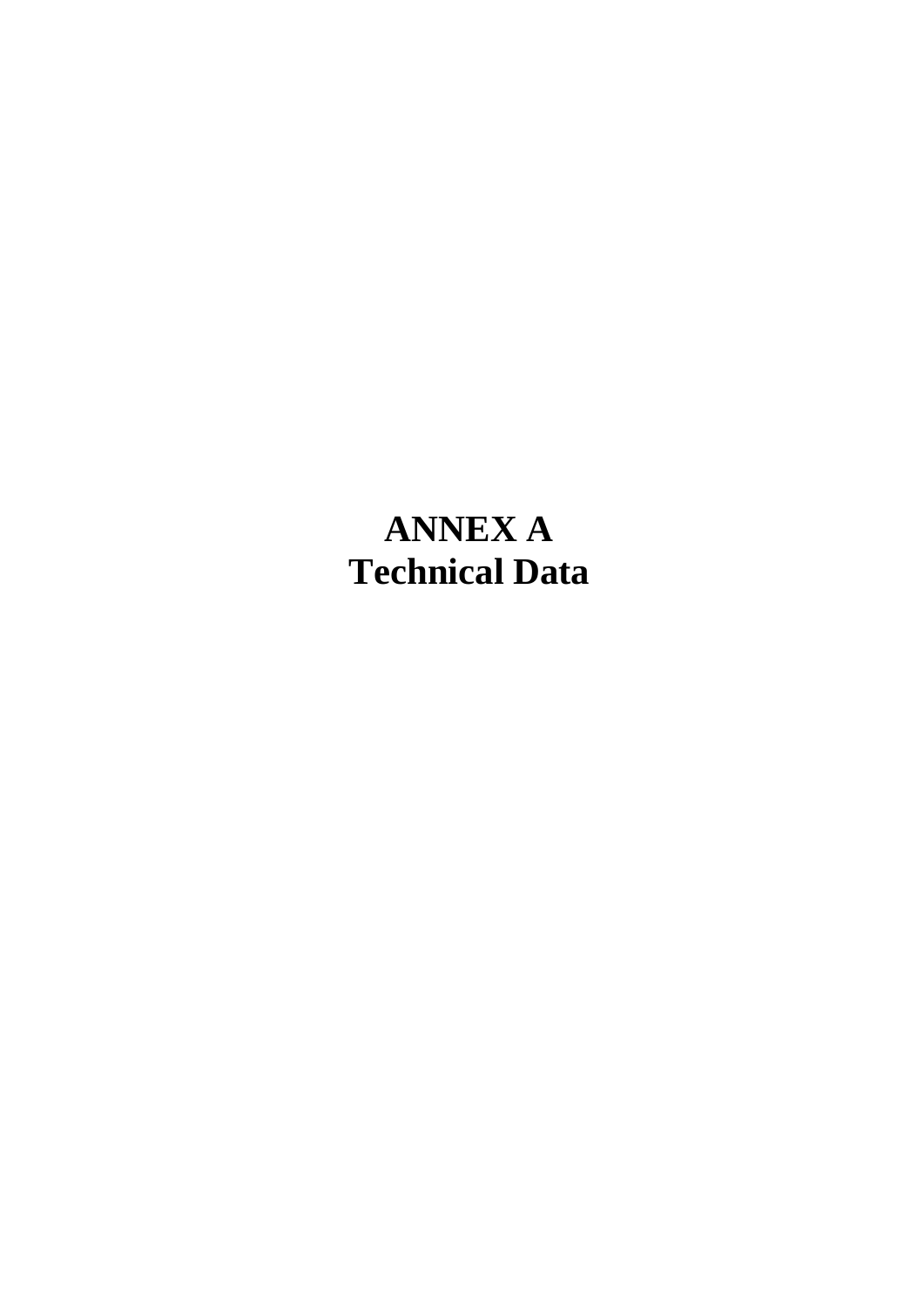| Sr.<br>No.     | <b>Item</b>    | Specification                                                 |                              |              | Qty | <b>Estimated</b><br><b>Cost</b> |
|----------------|----------------|---------------------------------------------------------------|------------------------------|--------------|-----|---------------------------------|
|                |                | Capacity:<br>1000 W                                           |                              |              |     |                                 |
|                |                | <b>Standard Input Voltage:</b>                                | 230 Vac                      |              |     |                                 |
|                |                | <b>Input Frequency:</b>                                       | 50Hz                         |              |     |                                 |
|                |                | Wide Input Voltage Range:                                     | $100 - 280$ Vac              |              |     |                                 |
|                |                | No. of Phase:                                                 | $1\varphi$                   |              |     |                                 |
|                |                | <b>Battery Input Voltage:</b>                                 | 12 Vdc                       |              |     |                                 |
|                |                | Output AC Voltage:                                            | 230 Vac +/- $10\%$           |              |     |                                 |
| 1              | <b>UPS</b>     | <b>Output Frequency:</b>                                      | $50Hz$ , +/- 1Hz             | 1            |     |                                 |
|                |                | <b>Output Voltage Waveform:</b>                               | Simulated/Modified Sine Wave |              |     |                                 |
|                |                | <b>Transfer Time:</b>                                         | 20ms                         |              |     |                                 |
|                |                | <b>Charging Current:</b>                                      | Compatible with Battery Size |              |     |                                 |
|                |                | Functions:                                                    |                              |              |     |                                 |
|                |                | Overload, Over Charging and Short Circuit Protection          |                              |              | 3   | 495,000                         |
|                |                | LCD Display for comprehensive information                     |                              |              |     |                                 |
|                |                | Audible Alarm Alerts (Low Battery, Overload, Faults)          |                              |              |     |                                 |
|                | <b>Battery</b> | Type:                                                         | <b>Sealed Dry Battery</b>    |              |     |                                 |
|                |                | Chemistry:                                                    | Lead - Acid                  |              |     |                                 |
|                |                | Nominal Input Voltage:                                        | 12 Vdc                       |              |     |                                 |
| $\mathfrak{2}$ |                | Nominal Capacity (25 °C): 200 Ah @ 20Hr                       |                              | $\mathbf{1}$ |     |                                 |
|                |                | Operating Temperature Range: $0 - 40$ deg C                   |                              |              |     |                                 |
|                |                | Rechargeable:                                                 | Yes                          |              |     |                                 |
|                |                | Complete Installation along with Standard Accessories         |                              |              |     |                                 |
|                | Wiring         | (Copper Battery Terminal Clamps, Cables etc.)                 |                              | 1            |     |                                 |
|                |                | Wiring Input/Output, in each locality for electrical outlets, |                              |              |     |                                 |
| 3              |                | using two wire scheme (Live: Red, Neutral: Black, Size:       |                              |              |     |                                 |
|                |                | 3/0.029", Pure Cu) including laying, ducting and installing   |                              |              |     |                                 |
|                |                | universal sockets as per load (Annex B)                       |                              |              |     |                                 |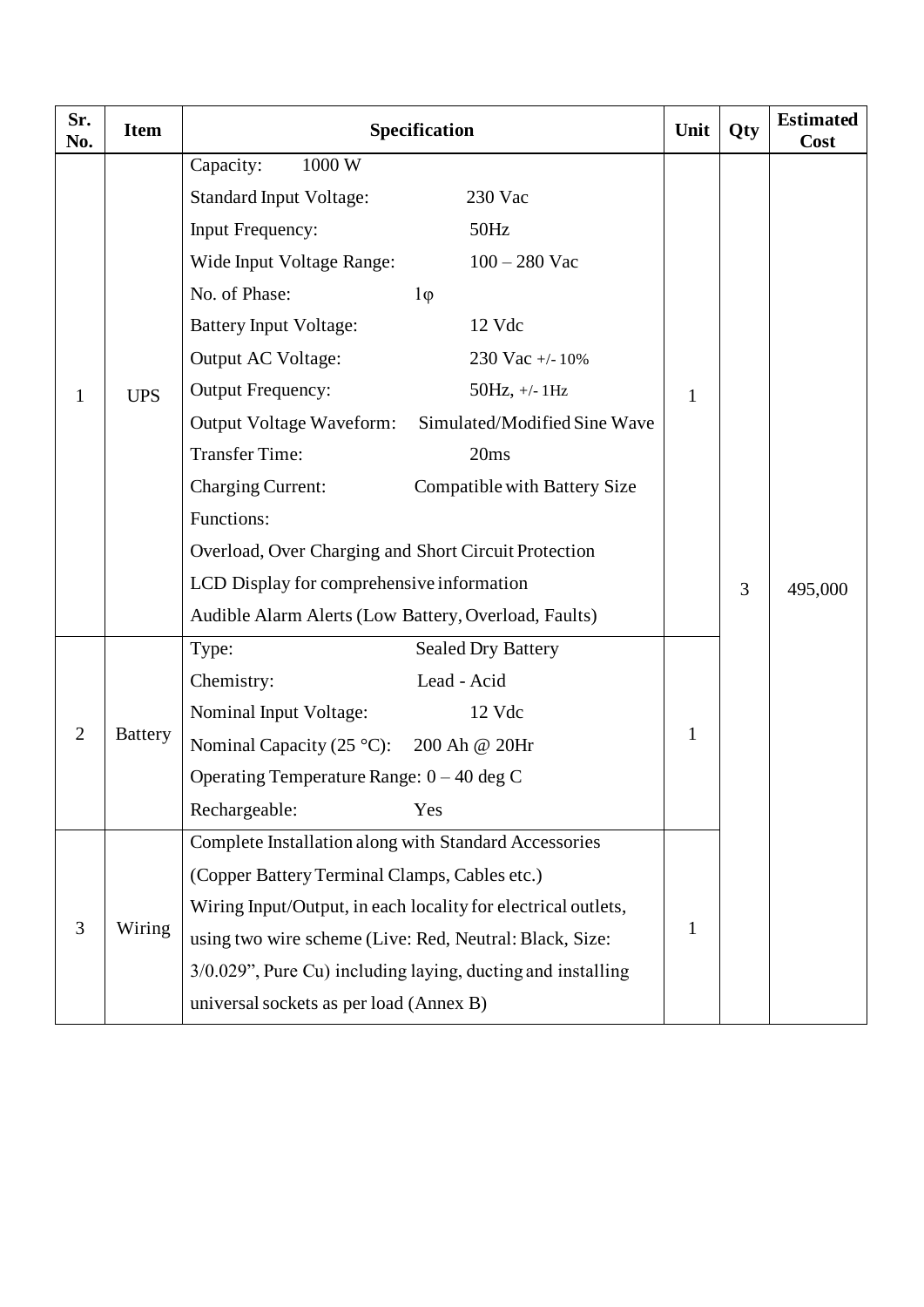| Sr.<br>No.     | <b>Item</b>    | Specification                                                 |                                                             |              | Qty            | <b>Estimated</b><br><b>Cost</b> |
|----------------|----------------|---------------------------------------------------------------|-------------------------------------------------------------|--------------|----------------|---------------------------------|
|                |                | Capacity:                                                     | 1800 W                                                      |              |                |                                 |
|                |                | <b>Standard Input Voltage:</b>                                | 230 Vac                                                     |              |                |                                 |
|                |                | <b>Input Frequency:</b>                                       | 50Hz                                                        |              |                |                                 |
|                |                | Wide Input Voltage Range:                                     | $100 - 280$ Vac                                             |              |                |                                 |
|                |                | No. of Phase:                                                 | $1\varphi$                                                  |              |                |                                 |
|                |                | <b>Battery Input Voltage:</b>                                 | 24 Vdc                                                      |              |                |                                 |
|                |                | Output AC Voltage:                                            | 230 Vac +/- $10\%$                                          |              |                |                                 |
| 1              | <b>UPS</b>     | <b>Output Frequency:</b>                                      | $50Hz$ , +/- 1Hz                                            | 1            |                |                                 |
|                |                | <b>Output Voltage Waveform:</b>                               | Simulated/Modified Sine Wave                                |              |                |                                 |
|                |                | <b>Transfer Time:</b>                                         | 20ms                                                        |              |                |                                 |
|                |                | <b>Charging Current:</b>                                      | Compatible with Battery Size                                |              |                |                                 |
|                |                | Functions:                                                    |                                                             |              |                |                                 |
|                |                | Overload, Over Charging and Short Circuit Protection          |                                                             |              | $\overline{2}$ | 480,000                         |
|                |                | LCD Display for comprehensive information                     |                                                             |              |                |                                 |
|                |                | Audible Alarm Alerts (Low Battery, Overload, Faults)          |                                                             |              |                |                                 |
|                | <b>Battery</b> | Type:                                                         | <b>Sealed Dry Battery</b>                                   |              |                |                                 |
|                |                | Chemistry:                                                    | Lead - Acid                                                 |              |                |                                 |
|                |                | Nominal Input Voltage:                                        | 12 Vdc                                                      |              |                |                                 |
| $\overline{2}$ |                | Nominal Capacity (25 °C): 150 Ah @ 20Hr                       |                                                             | $\mathbf{1}$ |                |                                 |
|                |                | Operating Temperature Range: $0 - 40$ deg C                   |                                                             |              |                |                                 |
|                |                | Rechargeable:                                                 | Yes                                                         |              |                |                                 |
|                |                | Complete Installation along with Standard Accessories         |                                                             |              |                |                                 |
|                | Wiring         | (Copper Battery Terminal Clamps, Cables etc.)                 |                                                             | 1            |                |                                 |
|                |                | Wiring Input/Output, in each locality for electrical outlets, |                                                             |              |                |                                 |
| 3              |                | using two wire scheme (Live: Red, Neutral: Black, Size:       |                                                             |              |                |                                 |
|                |                |                                                               | 3/0.029", Pure Cu) including laying, ducting and installing |              |                |                                 |
|                |                | universal sockets as per load (Annex B)                       |                                                             |              |                |                                 |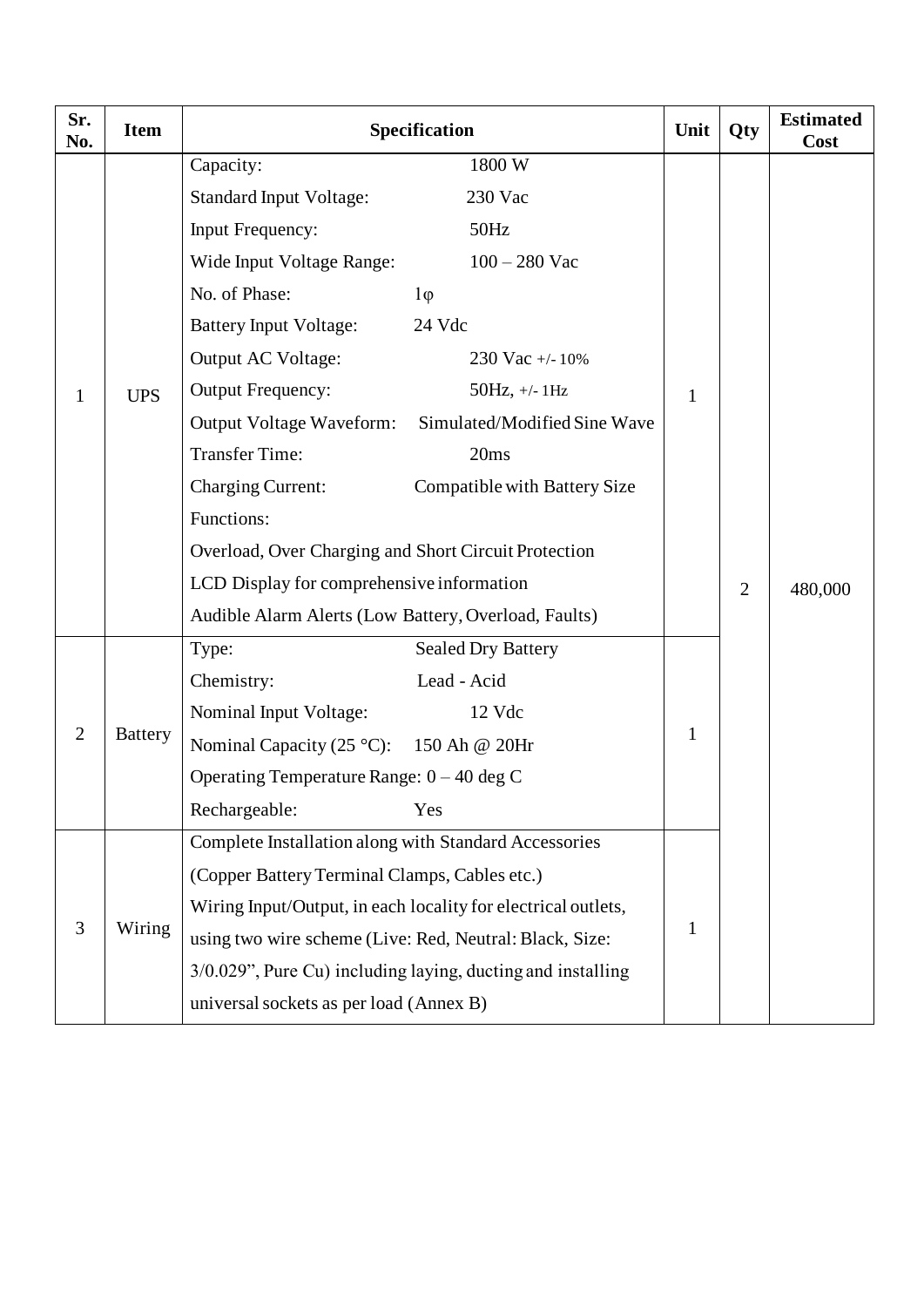# **ANNEX B Location Details**